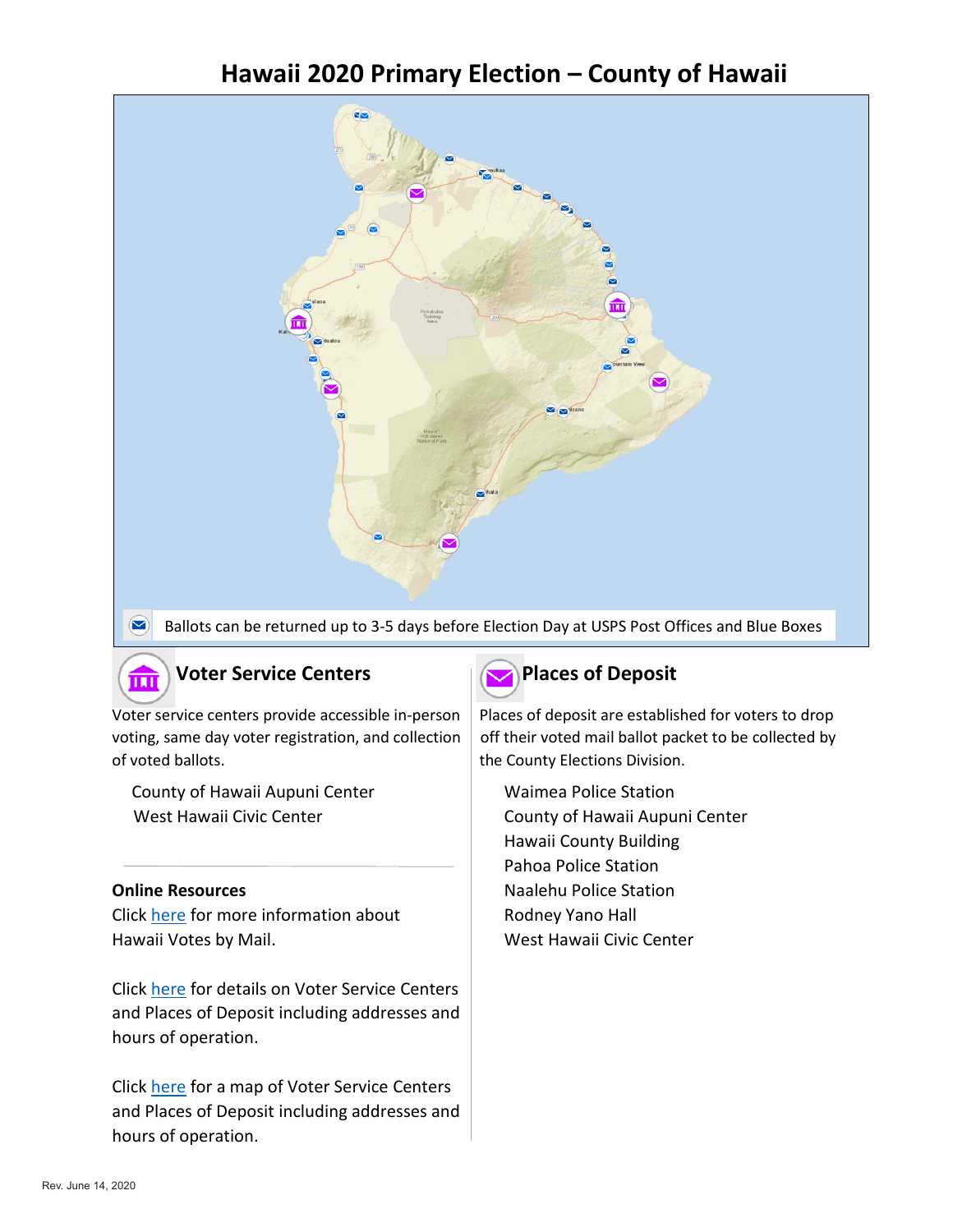

### **THE Voter Service Center Addresses Post Places of Deposit Addresses**

County of Hawaii Aupuni Center **Waimea Police Station** 101 Pauahi St

 West Hawaii Civic Center Building G **Hawaii County Building**  74-5044 Ane Keohokalole Hwy 25 Aupuni St, Hilo, 96720 Kailua-Kona, 96740



Conference Room 67-5185 Kamamalu Rd, Waimea, 96743

 Hilo, 96720 County of Hawaii Aupuni Center, Conference Room 101 Pauahi St #1, Hilo, 96720

 Pahoa Police Station 15-2615 Keaau-Pahoa Rd, Pahoa, 96778

Naalehu Police Station 95-5355 Mamalahoa Hwy, Naalehu, 96772

Rodney Yano Hall 82-6156 Mamalahoa Hwy, Captain Cook, 96704

West Hawaii Civic Center 74-5044 Ane Keohokalole Hwy, Kailua-Kona, 96740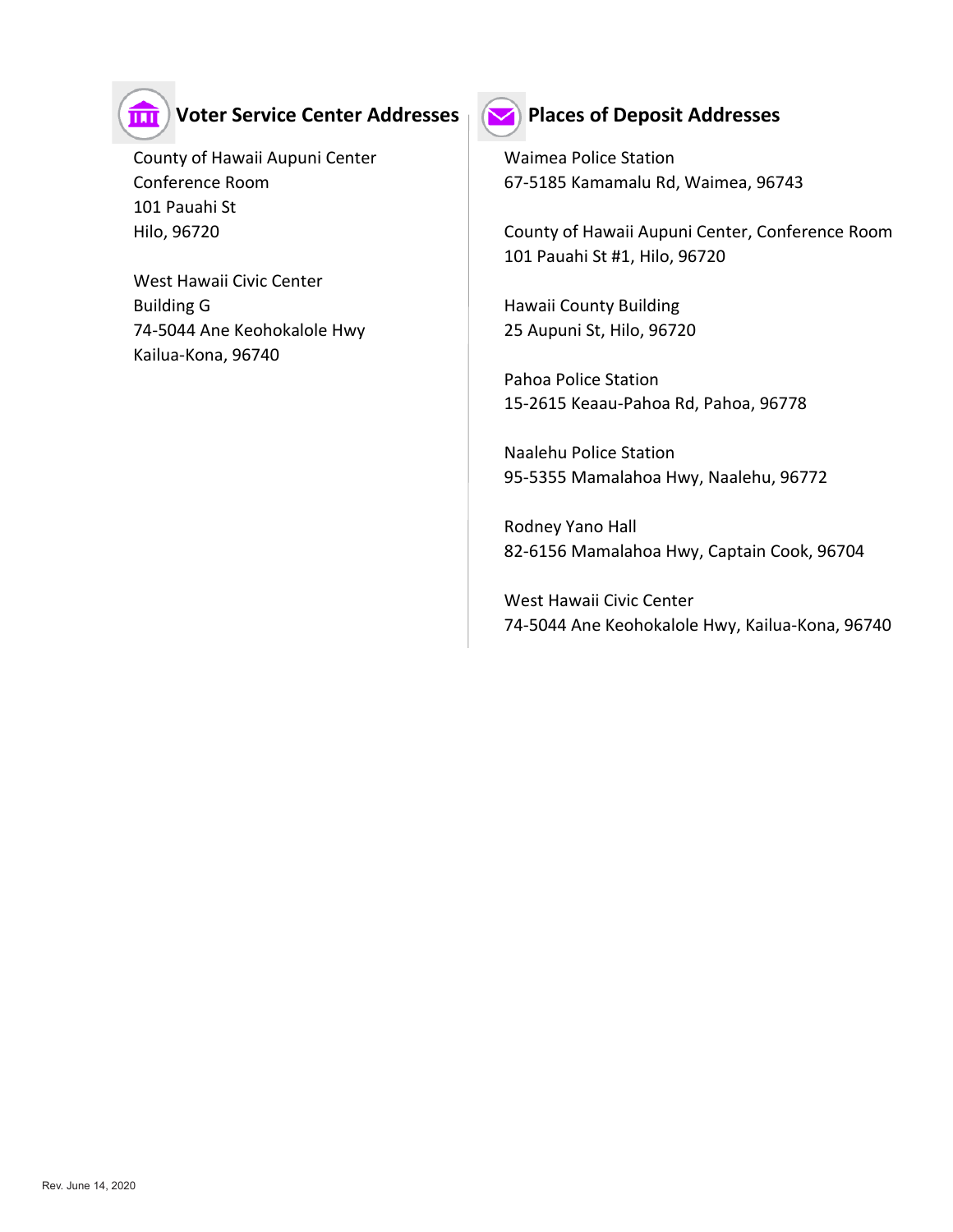# **Hawaii 2020 Primary Election – County of Maui**



Ballots can be returned up to 3-5 days before Election Day at USPS Post Offices and Blue Boxes



### **Voter Service Centers Places** of Deposit

of voted ballots. The County Elections Division.

Mitchell Pauole Center Mitchell Pauole Center Lanai Police Station Lanai Police Station Velma McWayne Santos Community Center | Kalana O Maui County Building

Click [here](https://elections.hawaii.gov/hawaii-votes-by-mail/) for more information about Paia Community Center Hawaii Votes by Mail. **Haiku Community Center** 

Click [here](https://elections.hawaii.gov/voter-service-centers-and-places-of-deposit/) for details on Voter Service Centers | Makawao Fire Station and Places of Deposit including addresses and  $\parallel$  Kula Fire Station hours of operation. The station of the Station control of the Station control of the Station control of the Station

Click [here](https://histategis.maps.arcgis.com/apps/MapSeries/index.html?appid=40a88743b85b4fbfb8cf6128bacfedcf) for a map of Voter Service Centers | Kihei Fire Station and Places of Deposit including addresses and  $\parallel$  Lahaina Civic Center hours of operation. The station of the Station is a set of the Station of the Station of the Station

Voter service centers provide accessible in-person | Places of deposit are established for voters to drop voting, same day voter registration, and collection  $\vert$  off their voted mail ballot packet to be collected by

Velma McWayne Santos Community Center **Online Resources Conserversity Kahului Fire Station** Aloha Aina Center Wailea Fire Station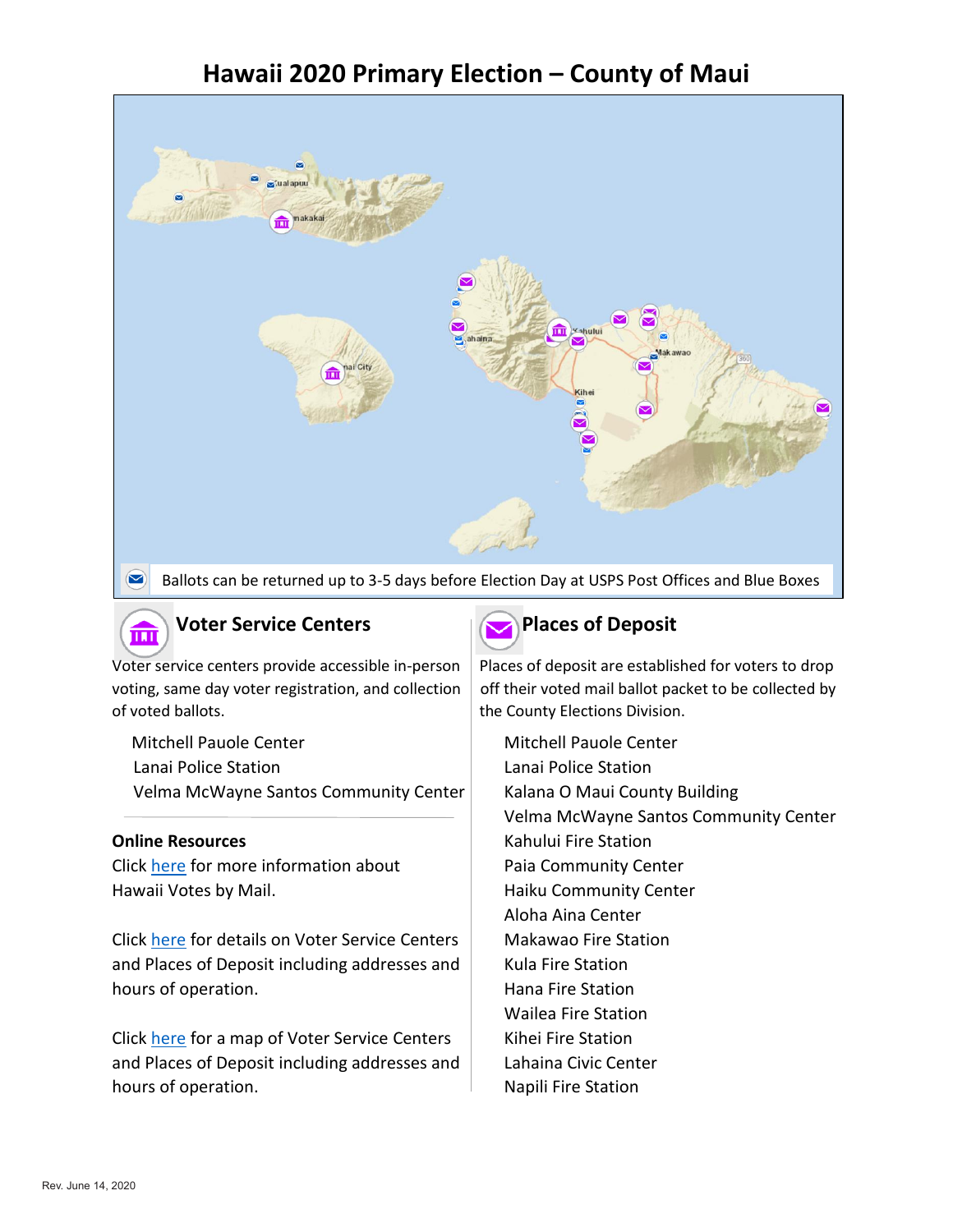

### **THE Voter Service Center Addresses Post Places of Deposit Addresses**

 90 Ainoa St 90 Ainoa St, Kaunakakai, 96748 Kaunakakai, 96748

Lanai Police Station, Conference Room | 855 Fraser Ave, Lanai City, 96763 855 Fraser Ave Lanai City, 96763 **Kalana O Maui County Building** 

 Velma McWayne Santos Community Center 395 Waena St Velma McWayne Santos Community Center Wailuku, 96793 395 Waena St, Wailuku, 96793



Mitchell Pauole Center, Conference Room | Mitchell Pauole Center, Conference Room

Lanai Police Station, Conference Room

200 S. High St, Wailuku, 96793

Kahului Fire Station 200 Dairy Rd, Kahului, 96732

Paia Community Center 252 Hana Hwy, Paia, 96799

Haiku Community Center Hana Hwy at Piialoha St, Haiku, 96708

Aloha Aina Center 810 Kokomo Rd, Haiku, 96708

Makawao Fire Station 134 Makawao Ave, Makawao, 96768

Kula Fire Station 50 Calasa Rd, Kula, 96790

Hana Fire Station 4655 Hana Hwy, Hana, 96713

Wailea Fire Station 300 Kilohana Dr, Kihei, 96753

Lahaina Civic Center 1840 Honoapiilani Hwy, Lahaina, 96761

Napili Fire Station 4950 Hanawai St, Lahaina, 96761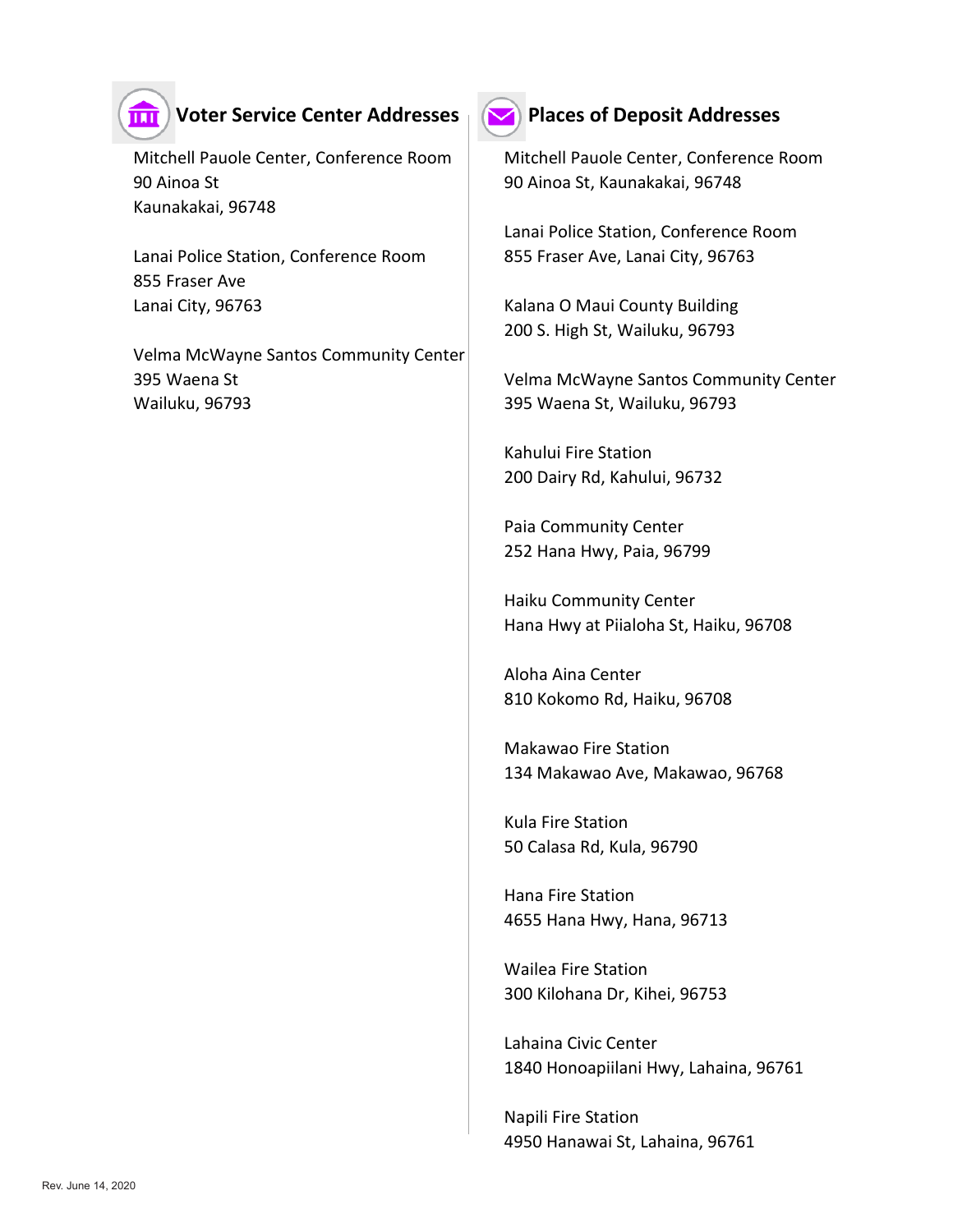# **Hawaii 2020 Primary Election – County of Kauai**



of voted ballots. The County Elections Division.

Piikoi Building, Conference Room A / B Hanalei Fire Station

Click [here](https://elections.hawaii.gov/hawaii-votes-by-mail/) for more information about Hanapepe Fire Station Hawaii Votes by Mail.

Click [here](https://elections.hawaii.gov/voter-service-centers-and-places-of-deposit/) for details on Voter Service Centers and Places of Deposit including addresses and hours of operation.

Click [here](https://histategis.maps.arcgis.com/apps/MapSeries/index.html?appid=40a88743b85b4fbfb8cf6128bacfedcf) for a map of Voter Service Centers and Places of Deposit including addresses and hours of operation.



Voter service centers provide accessible in-person | Places of deposit are established for voters to drop voting, same day voter registration, and collection  $\vert$  off their voted mail ballot packet to be collected by

 Kapaa Fire Station Kapule Building Lihue County Clerk Elections Division Lihue **Online Resources Constanting Contract Constanting Condition** Kalaheo Fire Station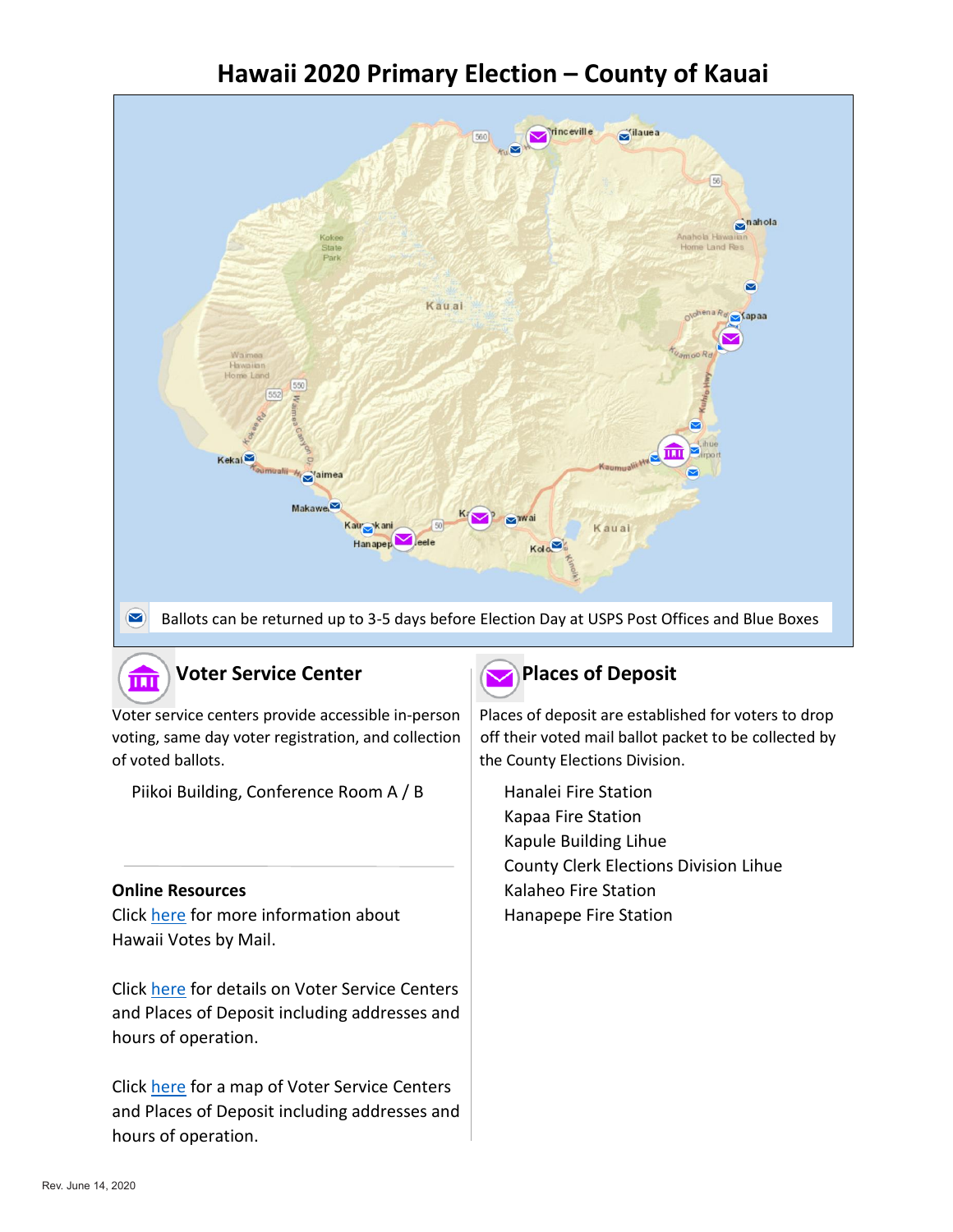

# **Voter Service Center Address Places of Deposit Addresses**

Piikoi Building **Hanalei Fire Station**  4444 Rice St Lihue, 96766 Kapaa Fire Station



Conference Room A / B 5-4390 Kuhio Highway, Hanalei, 96714

4-757 Kuhio Highway, Kapaa, 96746

Kapule Building Lihue, Lobby 4444 Rice St, Lihue, 96766

County Clerk Elections Division Lihue, Room 101 4386 Rice St, Lihue, 96766

Kalaheo Fire Station 2-2480 Kaumualii Highway, Kalaheo, 96741

Hanapepe Fire Station 1-3787 Kaumualii Highway, Hanapepe, 96716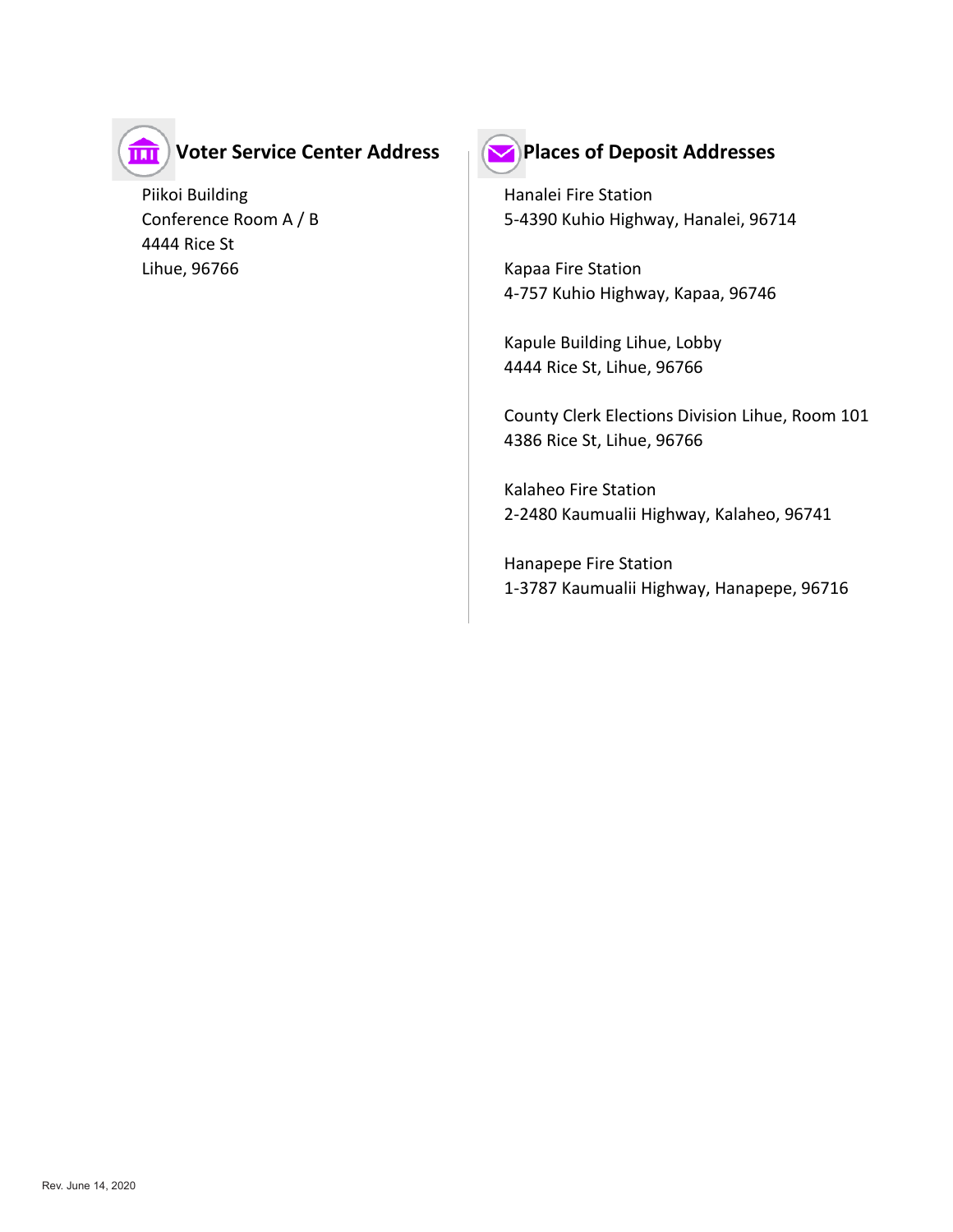# **Hawaii 2020 Primary Election – City and County of Honolulu**



 $\bm \Xi$ Ballots can be returned up to 3-5 days before Election Day at USPS Post Offices and Blue Boxes

### **Voter Service Centers Places** of Deposit

of voted ballots. The County Elections Division.

Click [here](https://elections.hawaii.gov/hawaii-votes-by-mail/) for more information about Kapolei Hale Hawaii Votes by Mail. Notes and Mail and Maianae District Park

Click [here](https://elections.hawaii.gov/voter-service-centers-and-places-of-deposit/) for details on Voter Service Centers and Places of Deposit including addresses and hours of operation.

Click [here](https://histategis.maps.arcgis.com/apps/MapSeries/index.html?appid=40a88743b85b4fbfb8cf6128bacfedcf) for a map of Voter Service Centers and Places of Deposit including addresses and hours of operation.



Voter service centers provide accessible in-person | Places of deposit are established for voters to drop voting, same day voter registration, and collection  $\vert$  off their voted mail ballot packet to be collected by

Honolulu Hale **Kahuku District Park** Kapolei Hale **Kaneohe District Park**  Hawaii Kai Park and Ride Honolulu Hale **Online Resources** Neal S. Blaisdell Park Mililani Park and Ride